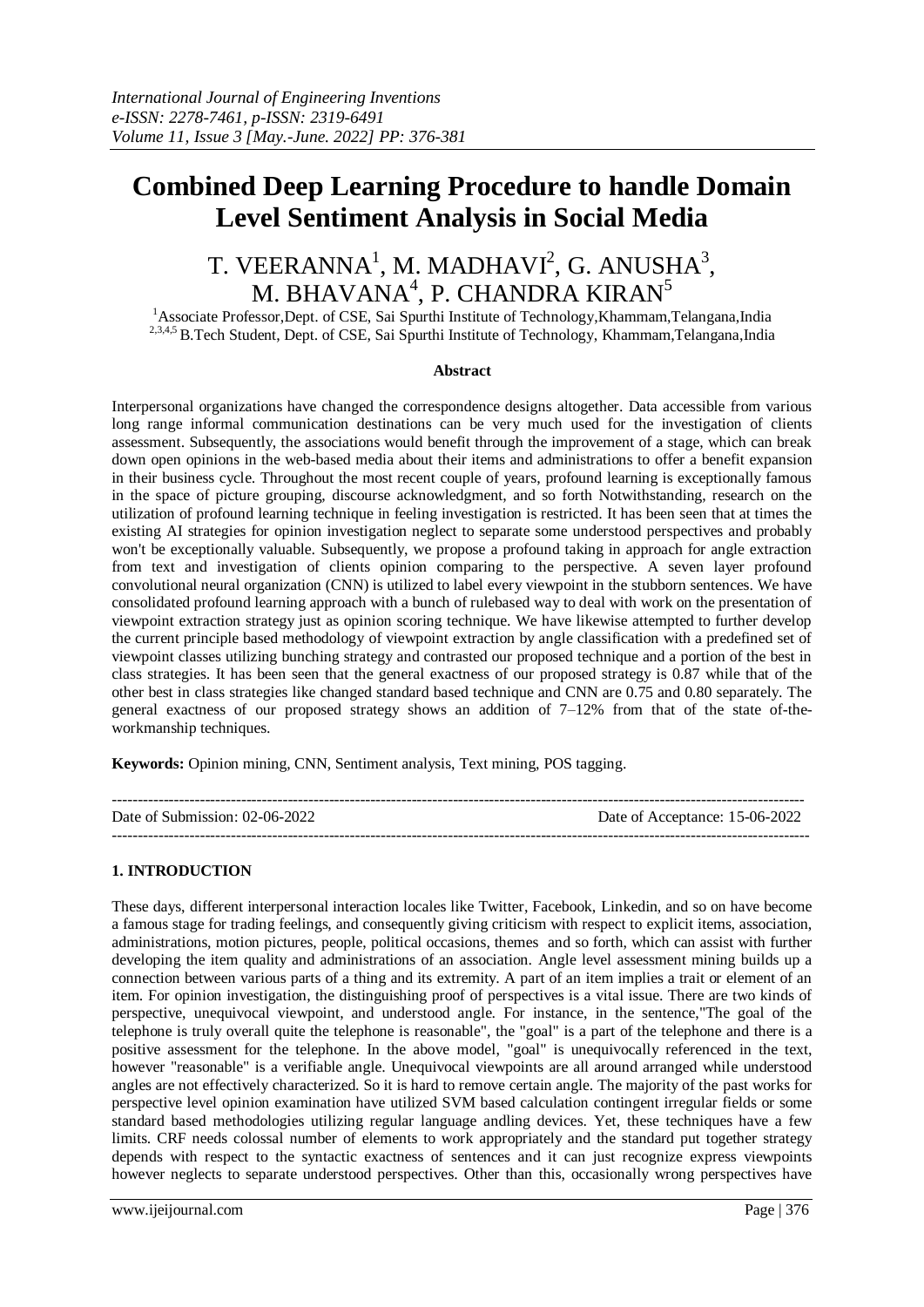been labeled by utilizing grammatical features tagger as grammatical forms tagger considers all the thing or thing phrases as perspective terms. Be that as it may all things are not generally important viewpoint terms. Here CNN is utilized which have many less associations and boundaries. Each word in the sentences isn't named in this technique and we just need to name the entire sentences. So for huge information, we can without much of a stretch train the organization. ReLU is the most generally involved initiation work in CNN. ReLU is direct (personality) for every single positive worth, and zero for generally adverse qualities. It joins quicker and arranges information all the more without any problem. In this paper, we have attempted to defeat every one of the limits of existing strategies by utilizing CNN. A creative procedure is used to recognize the viewpoints by applying POS Tagging, reliance parsing utilizing CoreNLP followed by various leveled bunching, which diminishes the quantity of erroneous viewpoints and extricated perspectives are arranged with some predefined set of angles. Then, at that point, the worked on existing strategy is contrasted and the CNN based methodology of viewpoint extraction. Yet, it has been seen that CNN classifier at some point neglects to distinguish some substantial viewpoint terms. So a standard based methodology has been presented which is joined with CNN to additionally work on the exhibition of angle extraction technique. Moreover, we have likewise further developed the feeling scoring technique by presenting seven-point scaling. The vast majority of the past works utilized three degrees of opinion arrangement. In any case, now and then assessment word is related with some solid and frail modifier which adjust the opinion score. Here, the clients feeling has been arranged into seven gatherings (Almost Positive, Positive, Very Positive, Practically Negative, Negative, Very Negative, and Neutral). In this paper, item surveys from a well known interpersonal interaction site called Twitter, SST-1for the film survey and SemEval Task 4 for Restaurant Review has been gathered. Precise angle extraction and extremity discovery strategy help for suggestion frameworks, item quality, and administration improvement. It likewise permits the client to distinguish which highlights are significant and which not based on criticism. The remainder of the paper is coordinated as follows, in Section 2, we have introduced related work, and Section 3 portrays the foundation on opinion investigation. Segment 4 depicts the subtleties of the exploratory arrangement. Segment 5 contains results and examination and Section 6 briefs the finishing up piece of the paper.

## **2. RELATED WORK**

A prologue to the field of feeling examination was found at Pang and Lee's article in 2008. Different strategies and techniques with both pragmatic and hypothetical contemplations ACI were covered by their article. These methods were utilized to investigate audits for motion pictures and items. In 2004, Kim and Hovy and all the more as of late, Bhayani and Huang (2009) performed opinion examination on Twitter furthermore Tweets were arranged as far as negative or positive feeling. Hu and Liu first presented the idea of perspective extraction from feelings and later this technique has been changed by Popescu and Etzioni and by Blair-Goldensohn et al. A language model was presented by Popescu and Etzioni. They accepted that item class is known in advance and acquainted a calculation with recognize a thing or thing phrase as an item include. They estimated pointwise common data between the thing expression and the item class. Scaffidi et al. utilized a language model to distinguish item includes. It was expected to be in their strategy that item audits contain a bigger number of quantities of item includes than in a general normal language text. However, it was observed that their strategy has low accuracy esteem and removed viewpoints are impacted by commotion. Perspective extraction technique for an item was

improved by presenting semi-administered models by Wang et al. They proposed a model to extricate viewpoints dependent on the utilization of cultivating perspectives. In this strategy, they utilized seed words to recognize subjects of explicit interest to a client and concentrate viewpoints from the audit. Later approach dependent on CNN has additionally accomplished critical improvement in execution over best in class techniques in numerous conventional NLP errands. It has been utilized in various NLP regions like data recovery and related characterization. A straightforward organization counting one-layer convolution and with a maximum pooling layer has been proposed by Kim et al. which performed feeling order effectively. Johnson et al. acquainted a pack of words model with address text rather than low-layered word vectors, which are incredibly successful for text order. Here more than 150,000 microblog postings were dissected containing marking remarks, feelings, and suppositions. They examined the in general design of these microblog postings, the kinds of articulations, and the development in sure or negative feeling. They looked at mechanized strategies for grouping feeling in these microblogs with manual coding. Collobert et al. utilized partof-discourse labeling, lumping, and named element acknowledgment assignments utilizing a perform multiple tasks grouping labeler. Xiaodong Liu et al. proposed a perform various tasks profound neural organization to group question furthermore search site positioning. Qiongxia Huang et al. in 2017 planned a model with existing CNN, LSTM, CNN-LSTM (Implement of one-layer LSTM straightforwardly stacked on one-layer CNN) what's more SVM.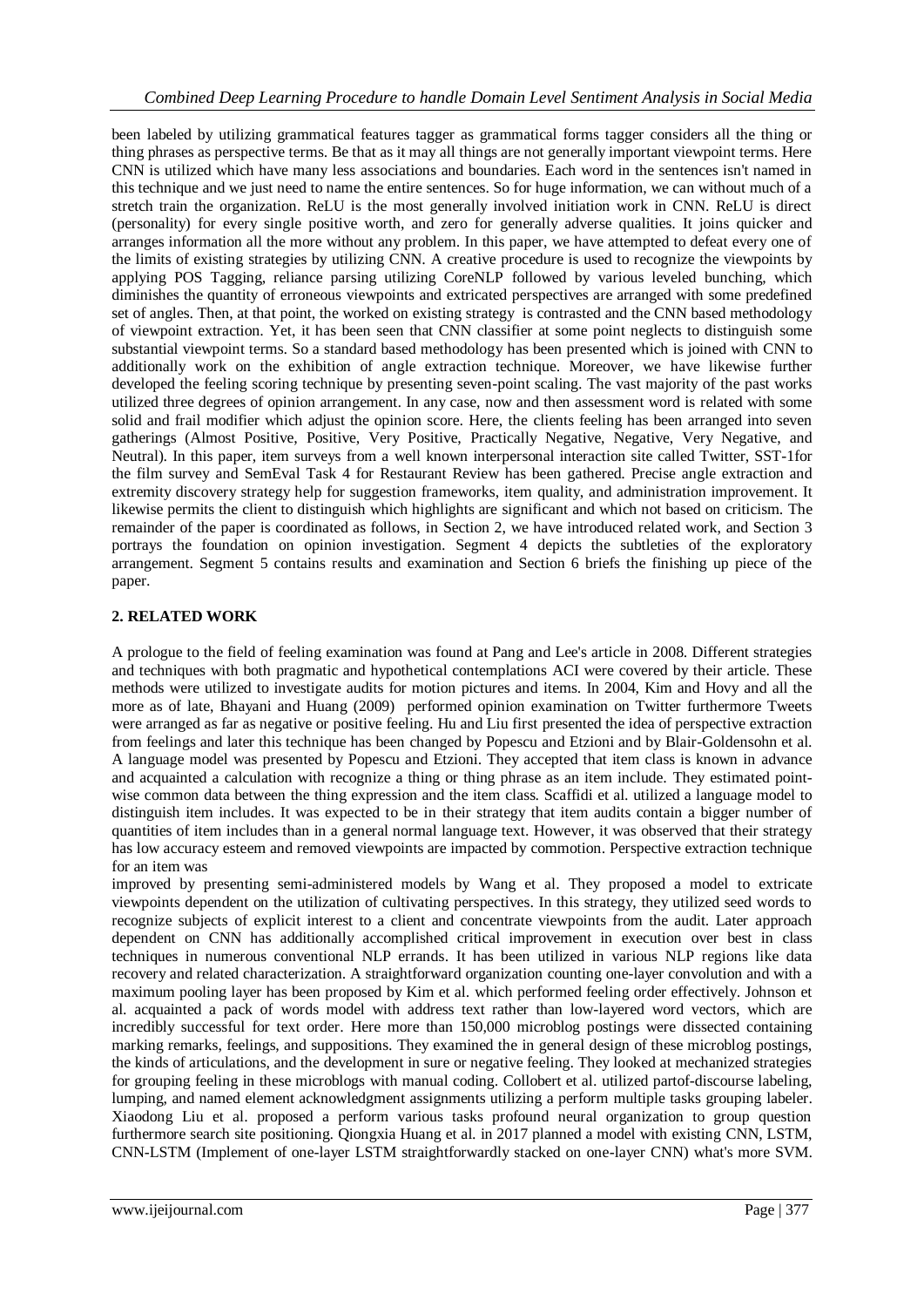Here, we have presented a combinational strategy for CNN and Rule-Based methodology which recognize viewpoint terms more precisely than the other best in class techniques.

#### **3. SENTIMENT ANALYSIS METHODOLOGY BACKGROUND**

#### **3.1 Different Levels of Sentiment Analysis**

There are three distinct degrees of feeling examination have been proposed.

**3.1.1 Document Level:** In Document Level opinion examination, it is dissected whether the record communicates a positive or negative feeling.

**3.1.2 Sentence Level:** In Sentence Level feeling investigation, the record is broken into a few sentences and each sentence is treated as a solitary element and investigated at a time.

**3.1.3 Aspect Level:** In Aspect Level, the primary errand is to remove perspective terms of the item and afterward client criticisms are examined based on the extricated angles.

#### **3.2 Parts of Speech (POS) Tagging**

Grammatical features (POS) labeling is a type of commenting on text and each word is a tag with Parts of Discourse. Tokens are set apart with their relating word by the POS Tagger. Grammatical feature labels are appointed to character strings. Each sentence can be classified into a gathering of determiners, action words, things, and so on.

#### **3.3 Dependency Parsing**

The linguistic construction of a sentence and the connections between "Fundamental" words and the word which alter those fundamental words can be acquired through a reliance parser. Here, we use reliance parser for angle extraction and seeing as their reliance connection with assessment words. For instance, "The telephone has a decent camera", here "camera" is a perspective and "great" is an assessment word. We can examine the design of the sentence "This telephone has a decent camera" in the accompanying way. Here amod: descriptive modifier, det: determiner, dobj: direct article and nsubj: ostensible subject. In the above example,"Camera" and "great" has amod connection. So from the Standford rule(rule 1) "camera" is a part of telephone and "great" is assessment word.

#### **3.4 Cluster Analysis**

Bunch examination is needed in text digging for making a gathering of items. It comprises of various strategies and calculations to bunch objects of comparable sorts into particular classes. Various leveled Clustering is utilized here. This strategy utilizes the dissimilarities (similitudes) or distances between objects while framing the bunches. Later POS labeling and reliance parsing, loads of viewpoints are gathered. To increment precision, viewpoints are sorted with the predefined set of angles utilizing various leveled grouping.

#### **3.5 Convolutional Neural Network (CNN) for Text Classification**

CNN is contained at least one convolutional layers [8,26,40], which are answerable for significant forward leaps in picture arrangement. All the more as of late, CNN is likewise applied to issues in Natural Language Processing (NLP) like data recovery and connection grouping, opinion examination [8,9,13], spam identification or subject classification. Sentences or archives that are the contribution of most NLP errands can be addressed as a network where each line addresses one token. A token might be a word or a person. The convolutional layers can be addressed as the weighted amount of the word vectors as for the common weight framework. The biggest worth is chosen in the maximum pooling layer. The conduct of the CNN is emphatically impacted by the size of the word, and all the word vectors from Google word2vec are standardized to one. The maximum pooling layer can be expanded or diminished by uniform increasing (Up or Down) of word vectors. Each CNN contains a word installing layer, a convolutional and pooling layer, and a completely associated layer.

**3.5.1 Word Embedding.** Word installing is a technique where words or expressions from the jargon are planned to vectors of genuine numbers. Every one of the words in the information sentence are encoded as word vector. Let the sentence length l∈R and the jargon size D∈R. The implanting network of k-layered word vectors is  $W^1 \in R^{k|D|}$  and the i<sup>th</sup> word in a sentence is changed into a k-layered vector w<sub>i</sub> by network vector item:

$$
w_i\!=\!\!W^1\;x_i
$$

Here  $x_i$  is the one-hot representation for the i-th word.

(1)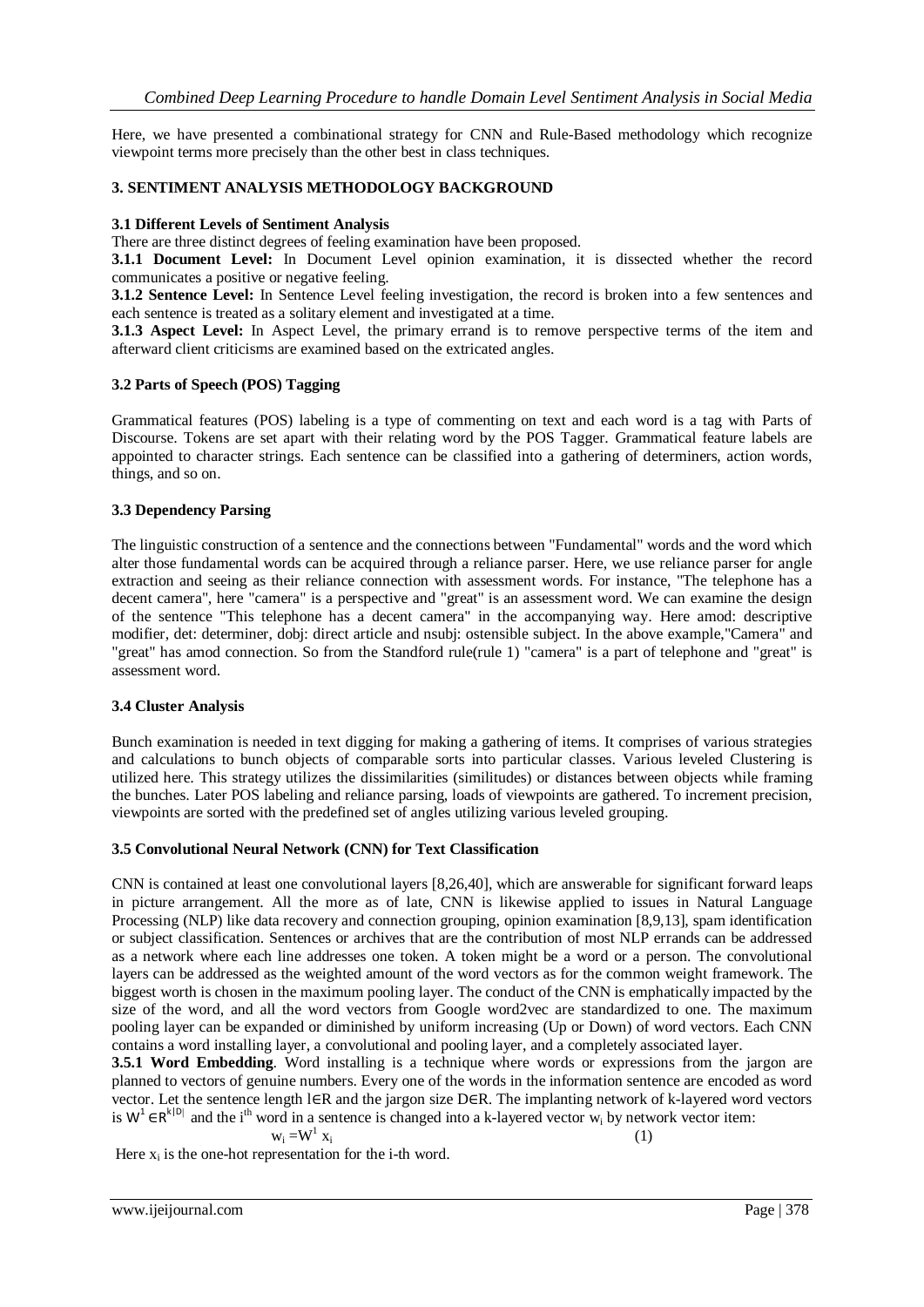**3.5.2 Convolution.** The convolution operations are applied on the top of the vectors which are generated after encoding the input sentence to produce new features. In convolution operation, a filter  $u \in R^{hk}$  is applied to a window of h ¼ 2r+1 and a feature  $f_i$  is produced from a window of words  $w_{i-n+r}$  by

$$
f_i = g(w_{i-ri+r}.u)
$$
 (2)

where g is a non-linear activation function (Relu) and the filter is applied to all possible windows of the input sentence to generate a feature map.

**3.5.3 Pooling.** In this layer, max-over the long run pooling is applied to every one of the component maps that are produced in convolutional layers. The most extreme component in each element map is taken by Max-after some time pooling and a fixedsized include vector vi ∈Rmi for the I-th task [30]. In this model, one element is removed from one channel. The model uses different channels (with changing window sizes) to get numerous highlights. In this layer, the element with the most noteworthy worth is separated for each channel. The thought is to catch the main element with the most noteworthy worth.

**3.5.4 Dropout Regularization**. Profound neural organizations experience the ill effects of overfitting due to the big number of boundaries that should be learned. So dropout regularization is added, which will haphazardly cripple a negligible portion of neurons in the layer (set to half here) to guarantee that the model doesn't overfit. This keeps neurons from co-adjusting and powers them to learn separately valuable elements.

#### **4. RESULTS & ANALYSIS**

| Domain            | Features   | Precision | Recall | F-Score |
|-------------------|------------|-----------|--------|---------|
| Cellphone         | WE         | 81.64%    | 72.15% | 79.8%   |
| Cellphone         | $WE + POS$ | 85.24%    | 75.4%  | 82.54%  |
| Camera            | WE         | 72.9%     | 78.87% | 77.30   |
| Camera            | $WE + POS$ | 76.29%    | 82.8%  | 80.5%   |
| Laptop            | WE         | 78.9%     | 83.23% | 80.25%  |
| Laptop            | $WE + POS$ | 82.25%    | 85.45% | 81.24%  |
| <b>Restaurant</b> | WE         | 83.56%    | 86.8%  | 85.45%  |
| <b>Restaurant</b> | $WE + POS$ | 85.67%    | 88.20% | 89.34%  |

**Table 1** Impact of the POS feature over word embedding.

| Domain              | Classifiers            | % of Accurate Aspects | Precision | Recall | <b>F-Score</b> |
|---------------------|------------------------|-----------------------|-----------|--------|----------------|
| Cellphone           | $CoreNLP + Rule-based$ | 65.3%                 | 72.4%     | 75.55% | 74.86%         |
| Cellphone           | <b>CNN</b>             | 71.3%                 | 75.68%    | 85.15% | 80.56%         |
| Cellphone           | $CNN + Rule$ -based    | 75%                   | 79.24%    | 88.4%  | 82.34%         |
| Camera              | $CoreNLP + Rule-based$ | 59.8%                 | 73.6%     | 79.57% | 75.50%         |
| Camera              | <b>CNN</b>             | 68.7%                 | 76.6%     | 88.87% | 78.50%         |
| Camera              | $CNN + Rule$ -based    | 72.4%                 | 78.79%    | 899%   | 80.5%          |
| Laptop              | $CoreNLP + Rule-based$ | 64.8%                 | 73.9%     | 81.53% | 79.45%         |
| Laptop              | <b>CNN</b>             | 71.4%                 | 76.9%     | 85.23% | 82.35%         |
| Laptop              | $CNN + Rule$ -based    | 77.4%                 | 79.25%    | 88.45% | 83.24%         |
| Restaurant          | $CoreNLP + Rule-based$ | 59.4%                 | 74.46%    | 80.8%  | 79.55%         |
| Restaurant          | <b>CNN</b>             | 67.4%                 | 77.56%    | 84.8%  | 81.45%         |
| Restaurant          | $CNN + Rule-based$     | 74.4%                 | 79.67%    | 86.20% | 83.34%         |
| <b>Movie Review</b> | $CoreNLP + Rule-based$ | 63.7%                 | 74.26%    | 78.8%  | 75.55%         |
| <b>Movie Review</b> | <b>CNN</b>             | 69.4%                 | 75.36%    | 79.8%  | 78.45%         |
| <b>Movie Review</b> | $CNN + Rule$ -based    | 75.6%                 | 78.67%    | 82.20% | 80.34%         |

**Table 2.** Comparison of (CoreNLP þ RuleBased), CNN and (CNN þ Rule-Based) method.

| Item             | Methods                          |               | Positive Score(%) |             |               | Negative Score(%) |             | Neutral<br>$Score(\%)$ | Accuracy |
|------------------|----------------------------------|---------------|-------------------|-------------|---------------|-------------------|-------------|------------------------|----------|
|                  |                                  | Almost<br>Pos | Pos               | Verv<br>Pos | Almost<br>Neg | Neg               | Very<br>Neg |                        |          |
| Laptop<br>(Dell) | $CoreNlp +$<br><b>Rule-Based</b> | 42.10         | 1.05              | .10         | 11.57         | .21               | .04         | 44.90                  | 0.75     |
| Laptop<br>(Dell) | <b>CNN</b>                       | 45.28         | 3.00              | .50         | 4.25          | .15               | з           | 45                     | 0.80     |
| Laptop<br>(Dell) | $CNN +$<br><b>Rule-Based</b>     | 52            | 5.05              | .68         | 4.57          | .24               | .5          | 65.60                  | 0.87     |

**Table 3.** comparison of list of sentiment score and over all accuracy among existing methods and proposed method.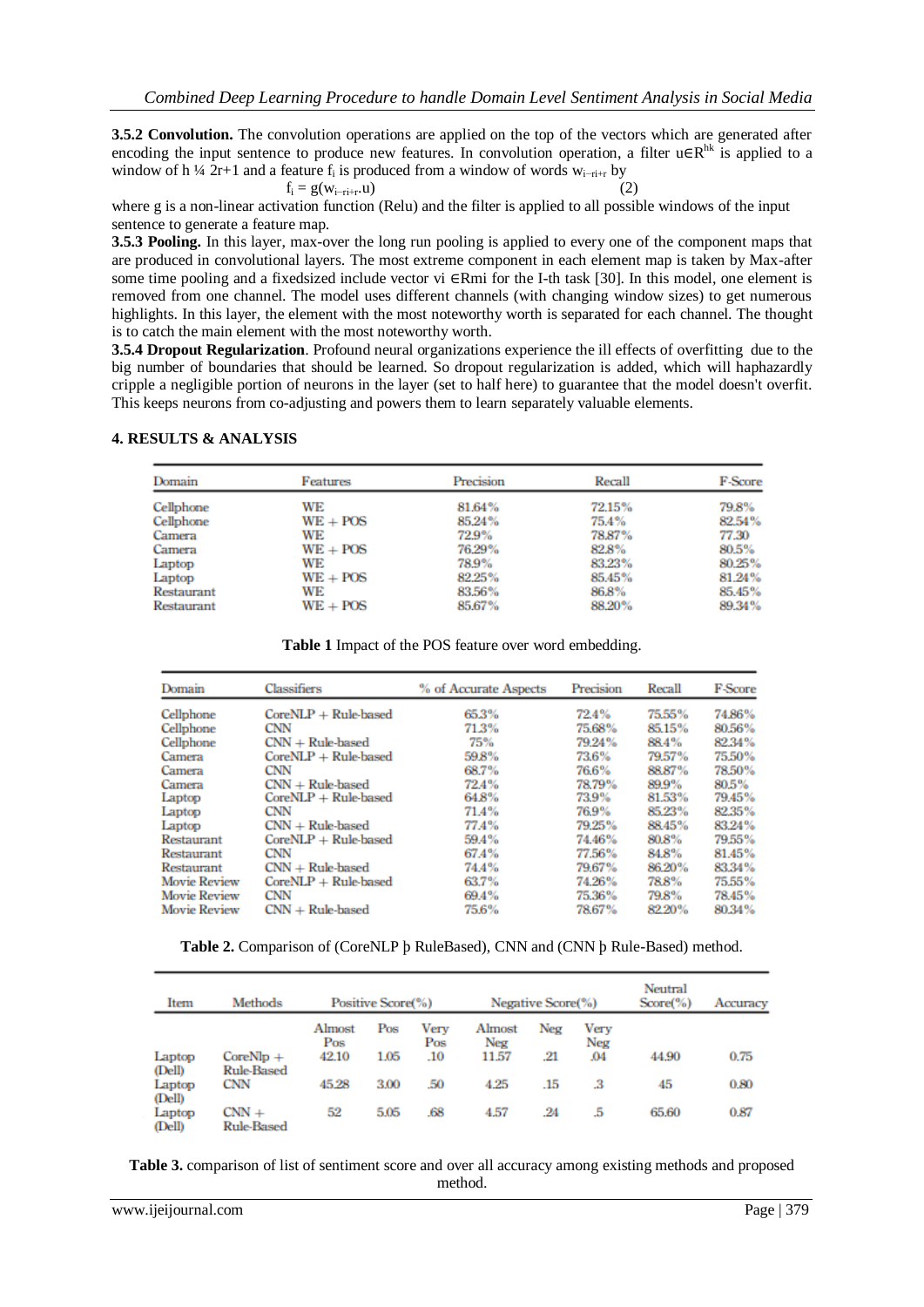#### **4.1 Significancy test using Paired T-test**

| Domain                | Algorithm                                   | Precision        | Recall                 |
|-----------------------|---------------------------------------------|------------------|------------------------|
| Nikon Camera Data Set | Hu and Liu [39]<br>Popescu and Etzioni [40] | 69.00%<br>86.00% | 82.00%<br>pı<br>80.00% |
|                       | Dependency propagation [49] method          | 81.00%           | 84.00%                 |
|                       | Proposed Method(CNN + Rule-Based)           | 88.6             | 90.5                   |

**Table 4.** Comparison of proposed method with the state of the art method on Nikon Camera dataset.



**Figure 1**. Comparison of the overall accuracy of CoreNLP þ Rulebased, CNN and CNN þ Rule-based approach on the dataset of laptop domain.



**Figure 2.** Comparison of the performance of CoreNLP þ Rulebased, CNN and CNN þ Rule-based approach on the dataset of camera and laptop.

| Over all Accuracy of<br><b>Proposed Method</b> | Over all Accuracy of Existing<br>Method ( $CoreNLP + Rule$ -based) |
|------------------------------------------------|--------------------------------------------------------------------|
| 0.87                                           | 0.78                                                               |
| 0.0001                                         | 0.0007                                                             |
|                                                | 3                                                                  |
| $-0.188982237$                                 |                                                                    |
| o                                              |                                                                    |
|                                                |                                                                    |
| 5.773502692                                    |                                                                    |
| 0.014357069                                    |                                                                    |
| 0.028714138                                    |                                                                    |
| 4.30265273                                     |                                                                    |
|                                                |                                                                    |